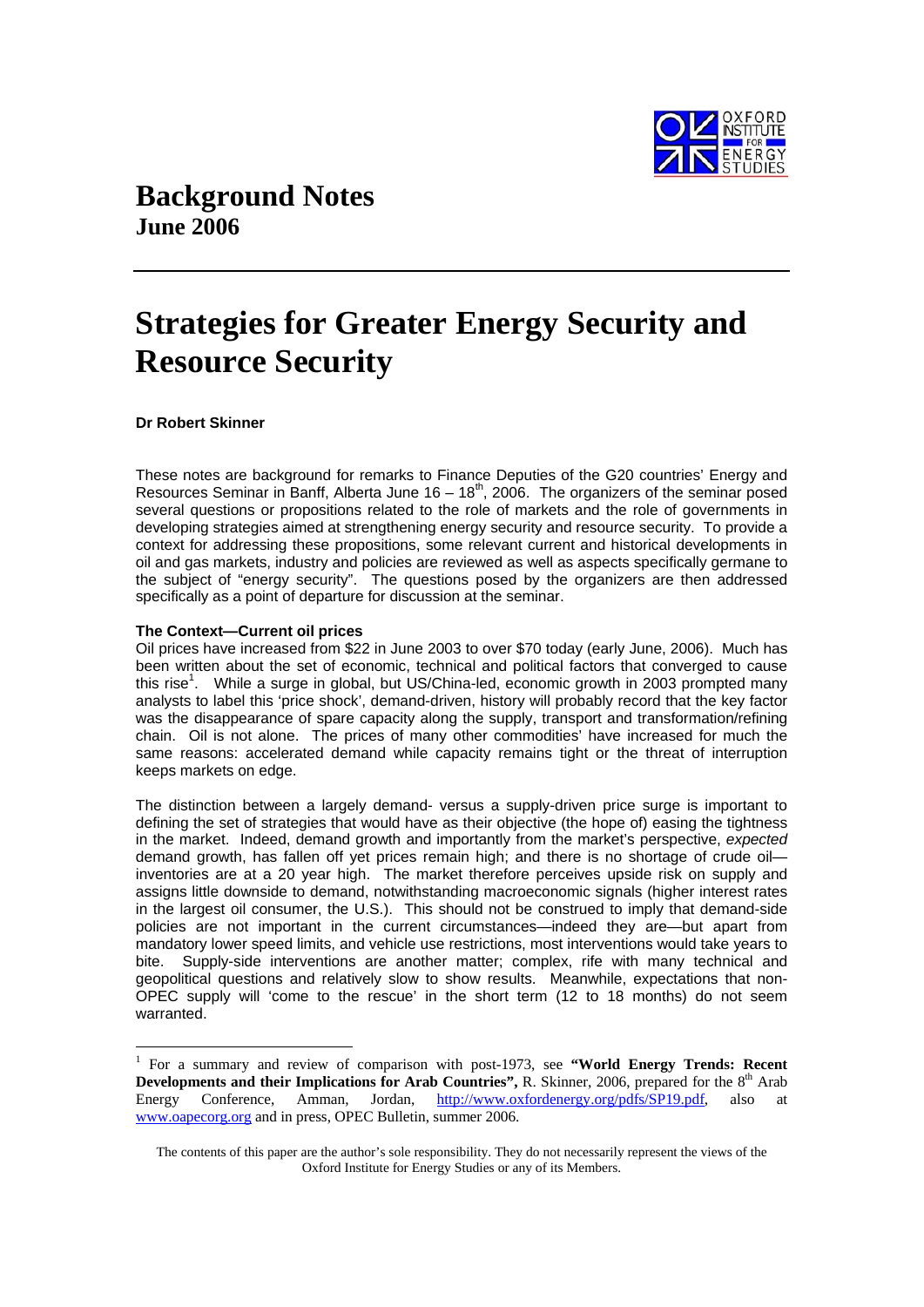Governments, international financial bodies and politicians in consuming countries are reacting, and are wanting to be seen to be reacting, to the surge in oil and gas (and other commodity) prices. It should be recalled that their concern regarding oil prices tends to be asymmetrical: in 1998 when prices bottomed out, the IMF for instance worried whether the sorry state of commodity markets and decreased financial flows would delay developing countries' progress with 'structural adjustment'. The history of 'dialogue' and the asymmetry of interests at the table has been discussed at length in the literature. This asymmetry does pose problems regarding the credibility of one side or the other depending on when in the price cycle dialogue is promoted. The question before policy makers today is, can and *should* governments do anything, and if so, what?

### **Historical context for future energy policies**

The global energy supply system is a vast, inertia-ridden complex of large, fixed capital assets that take years to plan, sanction and construct, and they tend to be in place for decades. This long-term business must operate within a political context manifestly driven by short-term concerns and developments. Government polices affect energy supply and demand, but not as quickly as politicians might like. Given the energy system's inertia we must look several years if not decades back to find the hand-print, or lack of, of government intervention<sup>2</sup>. We need to bear this in mind today when looking for policy responses to high energy prices as we are merely responding to the outcomes of previous policies or the lack of.

There is pressure on politicians from certain consumer groups "to do something" about current prices. Governments should think very carefully before 'doing something' or even implying they might do something. Part of the problem we confront today stems from governments having sent confused and conflicting policy signals to industry over the last two decades of surplus energy supply capacity. These 'signals' reflected a passive view about energy. For example,

- "The market will deliver security of supply"
- "Energy is not special: we don't have a Ministry of Orange Juice, so why have a Ministry of Energy?"
- "Responses to Climate change will largely determine our energy policy";
- "We favour the use of economic instruments to secure a low or no carbon energy future" (yet even with a tripling of oil prices promoters of low/non-carbon fuels/resources continue to seek subsidies and governments continue to signal they may grant such support, thereby compounding uncertainty);
- "We defer to local levels of government the planning and approval process" (for energy supply installations and infrastructure that serve the whole nation/region).

Having 'liberalized' energy markets over the past 20 years, many governments felt they could move on to other social/economic/environmental priorities. Governments have always been important agents in energy markets, but the style, focus and magnitude of intervention have changed. After privatisation and liberalization of the energy supply industries, governments needed to ensure independent regulation to achieve competition, health, safety and environmental goals. Yet governments continued to be important players in the market when

<sup>&</sup>lt;sup>2</sup> North American natural gas supply offers a good example of the lag effects of government policy. Wellhead price controls implemented in the late sixties led to a fall-off in gas supply in the early seventies as industry reduced drilling. In turn the U.S. introduced legislation that forbade the use of natural gas in power generation. The Canadian government meanwhile applied strict surplus tests in licensing gas exports and regulated gas prices. In 1978, the U.S. began deregulating the gas supply sector while providing special price incentives for certain new gas supply; Canada followed in the mid-eighties by liberalizing its market. The result was a large gas supply surplus (the famous 'gas bubble'). With the resulting low prices through the late eighties and the difficulty of building any other kind of generating units, gas turbines became the technology of choice—over 200 GWs between 1998 and 2003. These came on line just as deliverability failed to meet demand, around 1997/98.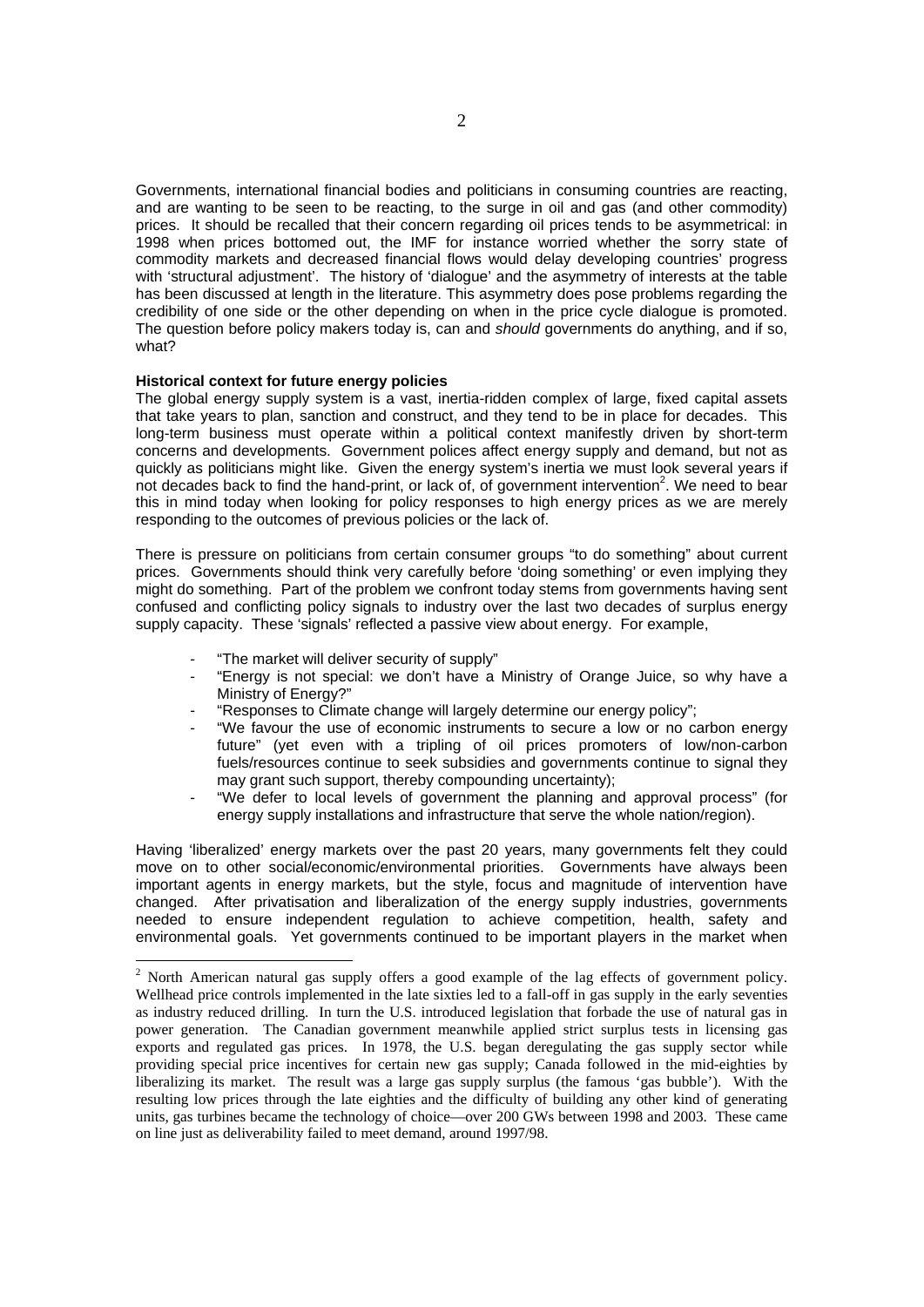they signalled they might intervene to assist one fuel versus another to achieve their new environmental and social goals. In ratifying the Kyoto Protocol, they implicitly took long-term inter-generational decisions; some now seem uneasy with addressing the fiscal and financial fallout from that decision when it comes to assuring energy supply, specifically baseload electricity capacity. This merely reminds us that governments tend to be slaves to the 'urgent' rather than to the important, where urgency is largely determined by special elites and interests.

The IEA's World Energy Outlooks since the early nineties repeatedly flagged most of the important energy issues that seem to come as surprises to many of today's policy makers. These include,

- Surging energy demand of China,
- Preponderance of global energy demand growth in non-OECD countries,
- Dominance of fossil fuels, not only in the global energy mix but in its growth,
- Enormous investment requirement,
- Tightening North American natural gas supply,
- Industrialized countries' growing dependence on imported oil and gas

But we have to look even further back to the seventies and eighties for the developments that led to the conditions—supply surplus—that made energy sector reform politically saleable. Surplus capacity in oil, gas and power virtually assured governments that prices would not rise in the short-term. In this environment liberalizing energy supply industries and markets, particularly the grid-based energy sectors, gas and electricity, was politically safe. This is not to imply there were not sensible, compelling reasons behind this reform. There were over 30 million unemployed in the OECD region in 1990. Structural reform of the grid-based energy industries was necessary to shake out inefficiencies hopefully to supply lower cost energy to firms (increasingly dependent on grid-based energy, in particular electricity), to improve their competitiveness in global markets. Governments then turned their attention to the threat of climate change, embracing selective, politically safe policies (renewables and energy efficiency) that pleased environmental NGOs, who in effect have been the de-facto regulators of fuel and technology choice in the power sector. This 15 to 20-year holiday in policy-making aimed at energy security is now over and the room to manoeuvre is limited.

Through this period as oil prices bounced off a floor of \$16/bbl, the oil industry was busy cost cutting and re-structuring in an attempt to meet shareholders' expectations of return on capital employed and growth targets. They eventually exhausted this source of 'returns' and then turned to mergers and acquisitions to build or replace reserves. In their new 'super-sized' mode, some face challenges to replace reserves. Although they were invited into many countries during the nineties, induced and attracted by generous fiscal regimes (Venezuela, for example), with the surge in oil revenues many host countries have changed the terms, believing they can develop their resources without the foreign companies. Local politics in some countries have encouraged this change of attitude to foreign investment in oil and gas.

While some OPEC countries, notably Saudi Arabia, have a policy of maintaining spare capacity, they do not want to risk over-investing and thereby repeat incurring the costs of the massive 10 mb/d capacity surplus in OPEC in 1986, which despite revisionist thinking to the contrary was purely accidental. But accidental or not, it serves as a central reference point for OPEC; the subject of spare capacity, who benefits and who should pay, is a recurring theme in the Producer – Consumer Dialogue, addressed below.

The recent gas 'crisis' in North America provides an object lesson in how surpluses can lead to complacency and how government/industry 'dialogue' and oversight of the latter by the former can break down. It also reminds us that information by itself is not enough. In the most transparent energy industry in the world, where data on virtually every gas well is in the public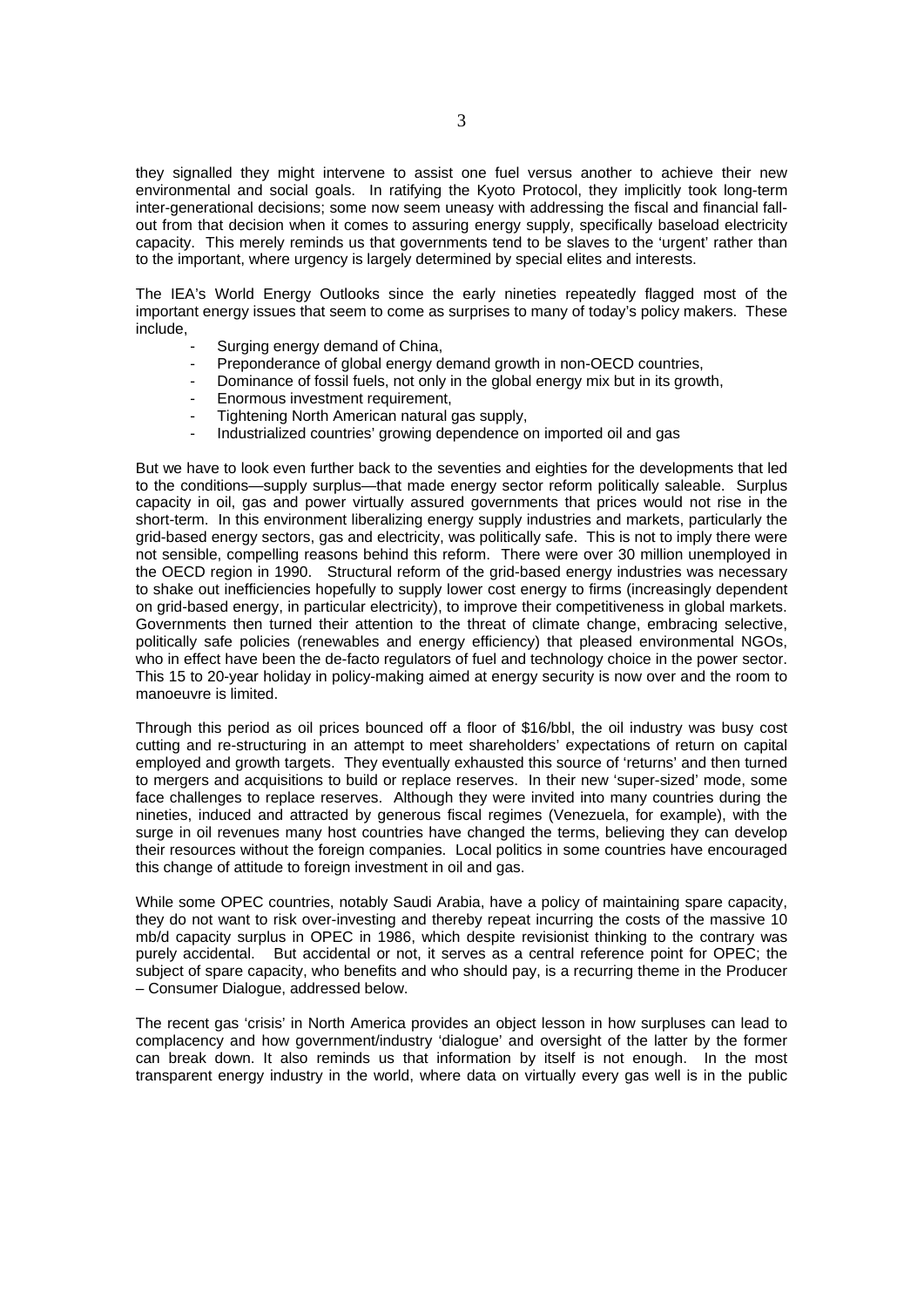domain, successive U.S. administrations entrusted the industry<sup>3</sup> for advice on the state of natural gas supply and demand. To its credit, surely only exceeded by its embarrassment, the National Petroleum Council (NPC) did a 180° turn between its 1999 and 2003 reports. Within that extremely short period of time (well within the planning cycle of all commercial oil and gas producers), the collective industry's projection of Lower 48 gas production for 2005 was reduced by more than 20%, an amount nearly equal to the total World LNG production at the time—even though between reports the NPC *doubled* its price assumption. The principal sedimentary basins serving the continent were performing seriously short of expectations. The Council in its latest report (actually triggered by concerns expressed by the Chairman of the U.S. Federal Reserve testifying before legislators in April, 2003), pressed government for a suite of actions generally aimed at expediting access to resources and faster approvals of gas infrastructure projects.

While the NPC reports (2003 in particular) pointed to serious deficiencies in energy governancelack of clear, expedited rules governing access to resources and markets and the associated planning and approval processes—this example reflects poorly on both the industry and governments: the NPC abused its half-century old, privileged status by ignoring the data pointing to tightening gas supply in favour of special pleading. Meanwhile governments at national and state level abdicated their role to critically monitor and report on fundamental developments in the gas sector. It was not the Energy department, but the Chairman of the Fed, who raised the alarm regarding gas supply. In over thirty years of energy policy experience, this author has never before witnessed a central banker leading on energy policy.

Notwithstanding the shock of North American gas supply and the problems of access to resources, the current situation in the US Gulf coast region underscores the importance of unfettered markets. Gas supply is being restored; high prices and an exceptionally warm winter drove down demand and left storage levels high. While this is a 'rough and tumble' process where the caprice of weather tended to cut both ways (in taking out supply and reducing demand), the important lesson is that government did not step in to 'save' or 'protect' the gasintensive industries. The government's role with respect to infrastructure maintenance and emergency response is another question, however.

#### **Environment policies of the nineties may not necessarily offer the best point of departure for energy policy for security of supply for the 21st C.**

As noted above, during the energy surplus period, concerns about climate change preoccupied governments. Climate change is a serious issue and requires serious action by all countries. Unfortunately, 'free' markets fall short of addressing climate change in a politically acceptable way, which is where we are today—higher energy prices are directionally beneficial in reducing Greenhouse Gases (GHGs) and other polluting behaviour.

While the OECD promoted economic instruments to reduce GHGs, few countries have introduced large and effective carbon taxes. The preferred, fall-back (easy, politically-correct) policies in the context of Kyoto have tended to be the promotion of energy efficiency and renewable energy technologies, mostly wind power, with reluctant acknowledgement that natural gas could be a bridge to replace the 'bad' energy sources. However, relying on wind and energy efficiency to meet growth in electricity demand amounts to a triple hope—hope that wind turbines will be approved and installed, hope that the wind will blow when needed, and hope that consumers will invest in reducing their energy consumption (permanently). The empirical evidence does not vindicate these hopes. Besides, these are largely irrelevant to addressing the problem at hand expanding or replacing capacity to generate baseload power. Governments signalled to the power sector that rather than relying on fuels and technologies that manifestly *did* deliver in the past, they prefer to rely on sources that *might* deliver in the future if conditions are right.

<sup>&</sup>lt;sup>3</sup> See the National Petroleum Council's reports on natural gas, 1990, 1999 and 2003; the last two reports are available on its website, www.npc.com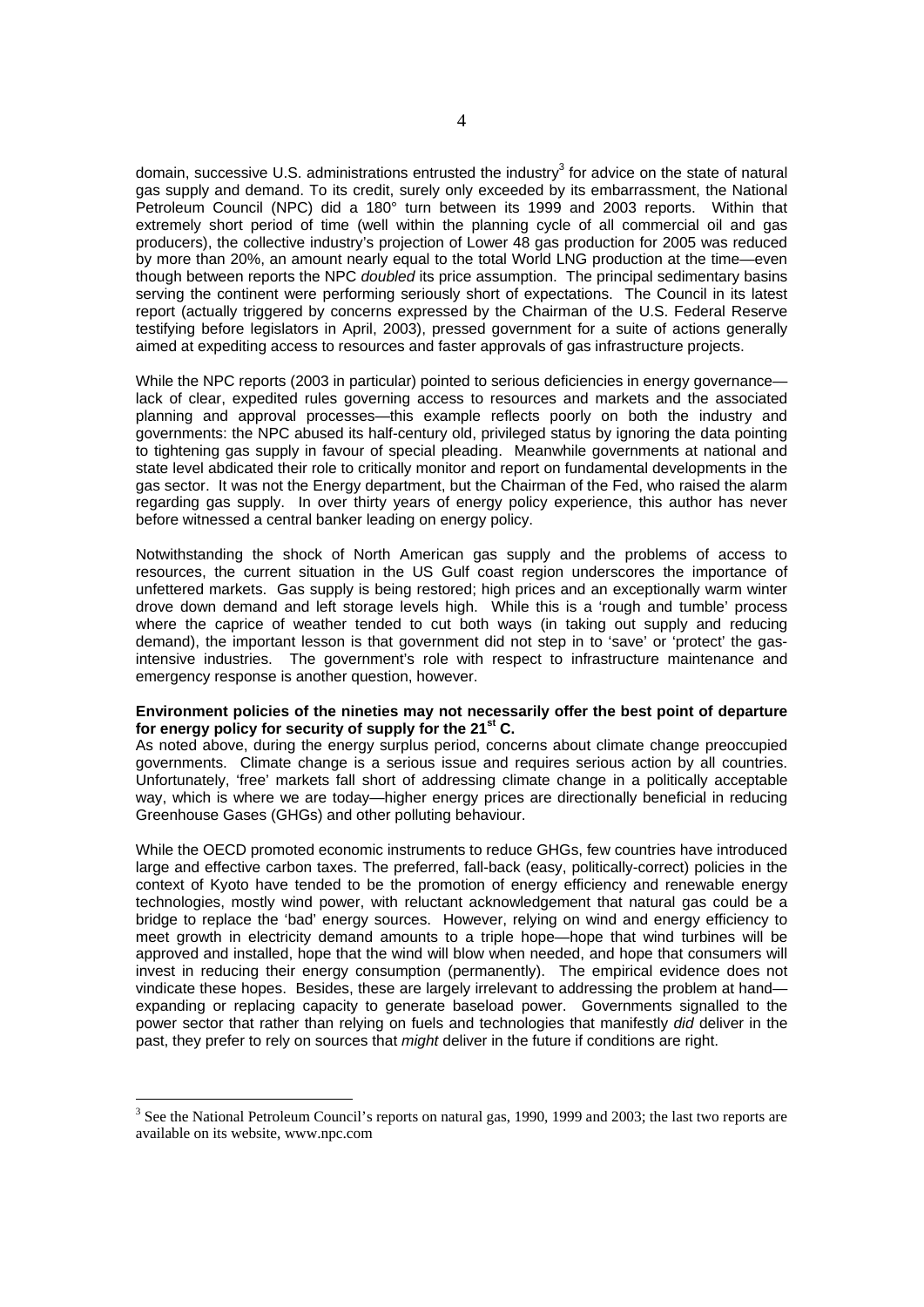As there is no serious contender to replace oil in the transport sector, nor any on the horizon, little can be done to reduce carbon emissions from oil consumption in the short term. Its growth could be reduced through mandatory efficiency standards and intermodal shifts (implying major infrastructure expenditures by governments) but few governments have embraced these approaches. With developing countries (not subject to Kyoto) accounting for most of the recent and projected growth in oil demand, we can conclude that as far as oil is concerned, Kyoto and other policies would seem a theoretical threat at best.

#### **Security of Energy Supply—Political context is everything**

The strategic nature of 'security of supply' is reflected by what might be called, the Market / Resource Mismatch, an acute asymmetry that defines resource geopolitics in the twenty-first century.

To put some dimensions to the mismatch, the world consumes a little more than 10 Billion tonnes of oil equivalent a year. Oil and gas (hydrocarbons) account for 6 of these 10. The two largest 'entries' in the globe's energy account are US oil consumption and China's coal consumption; about equal and together just under 2 Billion tonnes of oil equivalent—together they underscore the world's energy security and climate challenges.

Of oil, 66% is consumed by the 'Consumer Five', or the 'C5' (who accounted for 83% of the world's GDP in 2003 of \$36.3Trillion)

|           |                                | Share of Oil Demand ('04) | GDP(2003)       |
|-----------|--------------------------------|---------------------------|-----------------|
| $\bullet$ | <b>NAFTA</b>                   | $30\%$                    | \$12.4 Trillion |
|           | • European Economic Area (EEA) | 18%                       | \$11.3T         |
| $\bullet$ | China                          | 8.2%                      | \$1.4T          |
| $\bullet$ | Japan                          | 6.4%                      | \$4.3T          |
| $\bullet$ | India                          | 3.1%                      | \$0.6T.         |

(India's inclusion could be debated as its oil consumption is less than that of France and only slightly more than South Korea's, but it *will* become important and it certainly sees itself as important).

However, the C5 have only 8% of the world's oil reserves; The Middle East and North Africa on the other hand have two thirds of the world's reserves.

Of natural gas, the C5 consume 50% of the world's supply, but have only 9% of its reserves; the Middle East and Russia have 2/3rds.

This picture of resources, markets and geopolitics is not the product of an econometric projection for the  $21<sup>st</sup>$  century—it is the starting point; it is the context for examining security of energy supply in the twenty first century. Moreover, the mismatch of *'markets here—resources over there'* will increase. Moreover, as the IEA pointed out in its WEO 2004, the mismatch means that more oil and gas will pass through the well-known choke points and potential disruption points.

What is the product of an econometric projection is the increase in shares of Primary Energy for 2020. That hydrocarbons will still provide 60% of primary energy in 2020 tells us less than that 63% of final energy consumed outside transport will be delivered to consumers on *grids* (electricity and gas) by 2020. The politics and policies governing grid-based energy are different than those of transport—both are certainly politically charged domains of energy consumption. But grid-based energy is costly. It therefore implies inter-jurisdictional agreements to underpin the necessary capital costs in regional or international pipes and wires. It implies the necessary sector reform to attract investment. It implies improved equity of access to electricity in particular and improved capacity of consumers to pay for the services. With the lion's share of new powergeneration assumed based on natural gas, a different world is implied by this scenario than the world currently painted by the media and some politicians in which suppliers 'score own-goals' by cutting off grid-based energy supplies to their customers.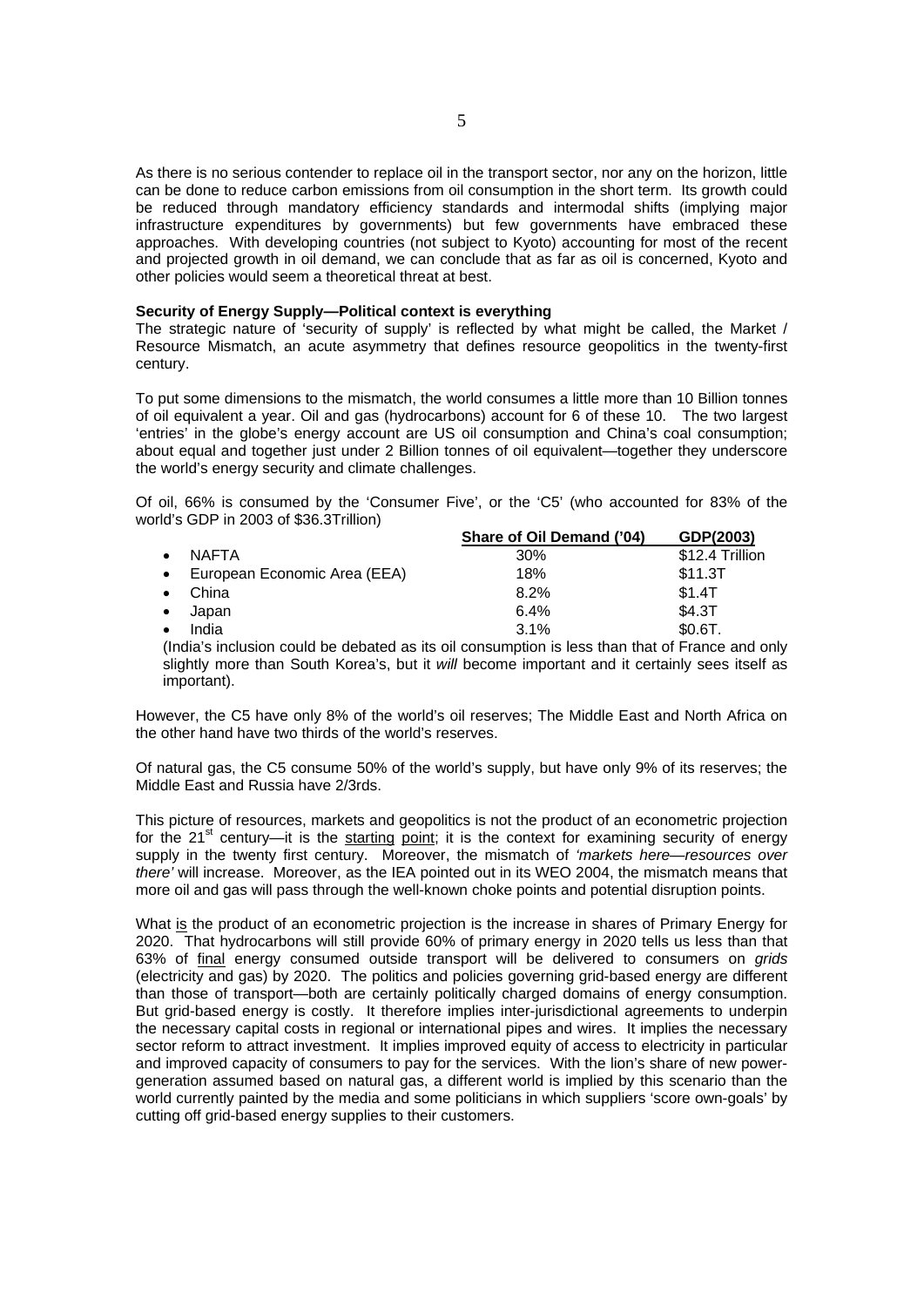'Fear of the Foreigner' is the old boogieman of much bad policy and needs critical examination. When it comes to oil's security of supply, the empirical evidence is mixed. Most supply interruptions originate within consumer countries, mostly due to technical breakdowns, labour disputes or consumer blockades in protest of high prices. The much-discussed 'oil weapon' has been used more often by consumers against producers through the application of economic sanctions than by producers against consumers. Paradoxically, while the Middle East has the appearance and a history of fragility, and oil supplies in the region have certainly been disrupted frequently and by major amounts, the world has been supplied with oil mostly from elsewhere in the region, principally from Saudi Arabia. But the sanguinity that might be derived from this record is misplaced as it depended on the existence of spare capacity—a spare capacity that was accidental and not entirely the product of prudent planning. Saudi Arabia in particular is actively restoring some of this spare capacity.

Noteworthy about the resource/market mismatch is the asymmetry of *control* over oil and gas resources and their markets: over 75% of the hydrocarbon resources are under state ownership; their development and export are controlled by government officials or state oil companies subject to direct political oversight and influence. The OECD markets, on the other hand, are in countries where governments have largely liberalized market entry and have devolved the market functions of supply, distribution and marketing to private agents, subject of course to regulations protecting health and safety and promoting competition.

Some countries of the producer side of this mismatch increasingly tend to see the trade in political terms, or at least through a state-to-state lens often with linkages not found in normal commercial arrangements. They are increasingly receiving a receptive audience from Asian consuming countries, the latter through their National Oil Companies (NOCs), anxious to secure positions in oil supply. For example, Angola accepted loans from China while the latter's NOC secured offshore exploration licenses; Nigeria granted exploration licenses to Chinese firms while the latter undertook to build roads and infrastructure. Euro-American private firms (International Oil Companies, IOCs) are seriously disadvantaged in this business environment; as the traditional 'private agents' of the Euro-American consumer states, they face serious challenges in accessing and replacing oil and gas reserves.

The phrase, 'security of supply' embraces a hard and a soft concept: the economic fact of a *quantity* of a *good* or *service* delivered at a *price* and the psychological notion of security, which is a *feeling*. The literature offers many attempts to define 'security of supply'. Most tend to embrace soft, subjective descriptors such as 'adequate', 'reasonable', 'sufficient', etc. One country can be entirely dependent on imports yet feel secure. Another can rely only partly on imports yet feel this constitutes a major vulnerability. Supply quantity and the degree of dependence can remain unchanged, yet the feeling of insecurity can increase or decrease with time. It becomes clear that the particular political relationship between the trading parties defines the sense of security of that trade. In this respect the current political relationship between Europe and Russia seems to have shifted from what it was during the Cold War, at least when it comes to the feeling of security of supply of natural gas. It might be concluded based on recent developments that one of the sources of insecurity is the rhetoric and signals from political leaders and how the media portrays these.

Finally, the growing disparity of incomes and wealth is the starkest asymmetry and is the single greatest threat to peace and stability, nationally and internationally. It exists in virtually every nation of the world. We ignore it at our peril. When overlain on the global market/resource mismatch, particularly for oil and gas, it more than anything else gives meaning to '*insecurity* of energy supply'.

#### **The roles of markets and government**

Both markets and governments have a role in strengthening security of energy supply. When governments liberalized markets they made a serious error when they assumed that *strengthening* their role in compelling the gathering of energy end-use and other statistics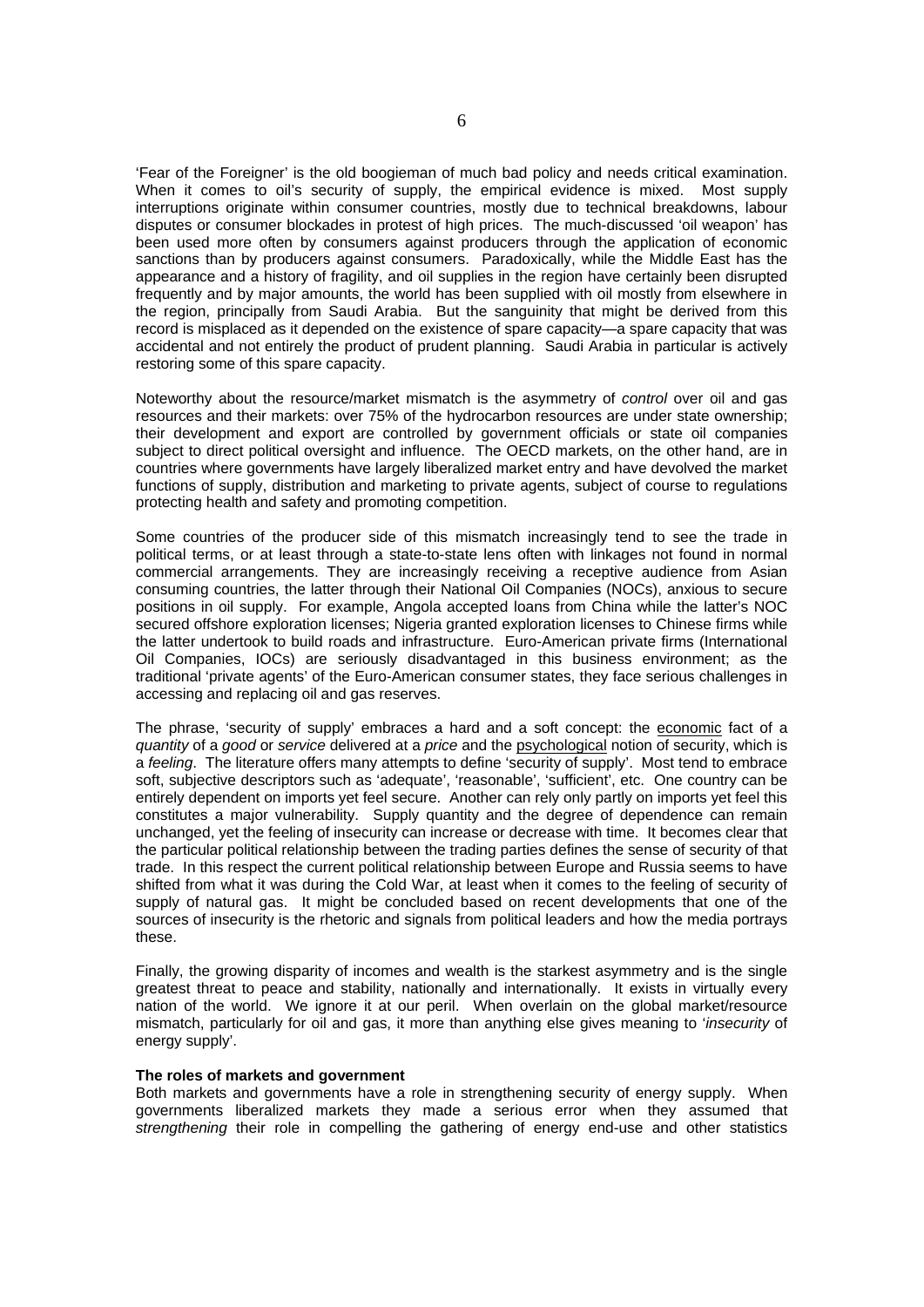somehow constituted 'intervention' and therefore inconsistent with the doctrine of 'free markets'. Energy statistics have been greatly improved in many countries since the mid-nineties, but much work remains to be done. While markets are efficient, they may not necessarily be fully transparent, or deliver a clean environment and (the perception of) security of supply satisfactory to governments and publics. Often government intervention is required.

#### Role of markets

*"Can Markets ensure sufficient investment in new sources of supply?"* 'Markets' refer to the willing exchange of goods and services at prices determined by supply and demand. Prices signal whether more or less supply is required or demand wanted. But the response tends not to be smooth for many reasons. Price volatility is a consequence. The energy sector's inertia and lumpiness of its supply installations is relevant in influencing price volatility. This lumpiness is increasing as new increments of oil supply are coming from large offshore structures (west Africa, Brazil, Gulf of Mexico), major unconventional oil supply plants (oil sands plants, GTL plants), or through large pipelines from distant sources (Russia, Caspian). Lumpiness in the supply chain becomes particularly important when markets are tight or perceived to be threatened by political tensions.

There has been much discussion about the role of futures markets and whether 'speculators' have led the market. This subject was briefly reviewed by the International Energy Agency in its June, '06 Oil Market Report. Suffice it to say here that there are some important fundamentals, principally tight or perceived potentially tight supply that seem to be motivating buyers to stay long in the futures market. For example, Airlines, transport companies and the like have hedged their oil requirements. Since 2Q 2004, pension funds and other long-term investors have considered it prudent to allocate some of their portfolios to commodities. In view of the surge in demand and lack of investment in new capacity, this would seem warranted.

Meanwhile there is a lot of crude oil available in inventories and floating at sea, accounting for the contango in the forward curve. But buyers evidently discount this 'fundamental' when pricing their forward positions at the back end of the curve, implicitly believing that demand will stay robust, that non-OPEC supply will not surge and that OPEC will likely defend an unofficial floor price around \$55/bbl.

Development of new capacity is central to enhancing security of supply. Firms will invest in new supply projects provided they have confidence they can build them on time within budgets and that the rules will remain sufficiently stable over the economic life of the project and of course whether the average price of oil over the period will meet their planning assumptions. Governments through their fiscal, monetary and other policies, as well as their likely longevity, play an important role in informing the set of assumptions that firms use to develop their project economics. So, in markets where commercial players have a licence to operate, sufficient investment in new sources of supply can be reasonably ensured but it will take time and prices may not necessarily be at a level to suit everyone in the interim. The message then for government, while not very satisfactory, might be to be patient.

*"Long term supply contracts: What is their role?"* Implicit in this question is that long term contracts somehow guarantee supply and remove the 'worry' of disruption, and can therefore reduce price volatility. While, for example, gas supply from Russia to Europe was steady and uninterrupted during the Cold War and prior to liberalization, this was not necessarily due to the long-term nature of the contracts. Also, during the period of 'surplus capacity' of hydrocarbons, governments declared long-term contracts as anti-competitive, and implicitly assumed competition assure security of supply. There is a long history of tensions between governments and industry regarding the latter's supply contracts.

• During the seventies in the United States as gas supply withered under wellhead price controls, pipeline companies and Local Distribution Companies (LDCs) entered into longterm take-or-pay supply contracts. With tightening of prices, many buyers were left paying for gas they could not sell on to customers. In 1984 the U.S. Federal Energy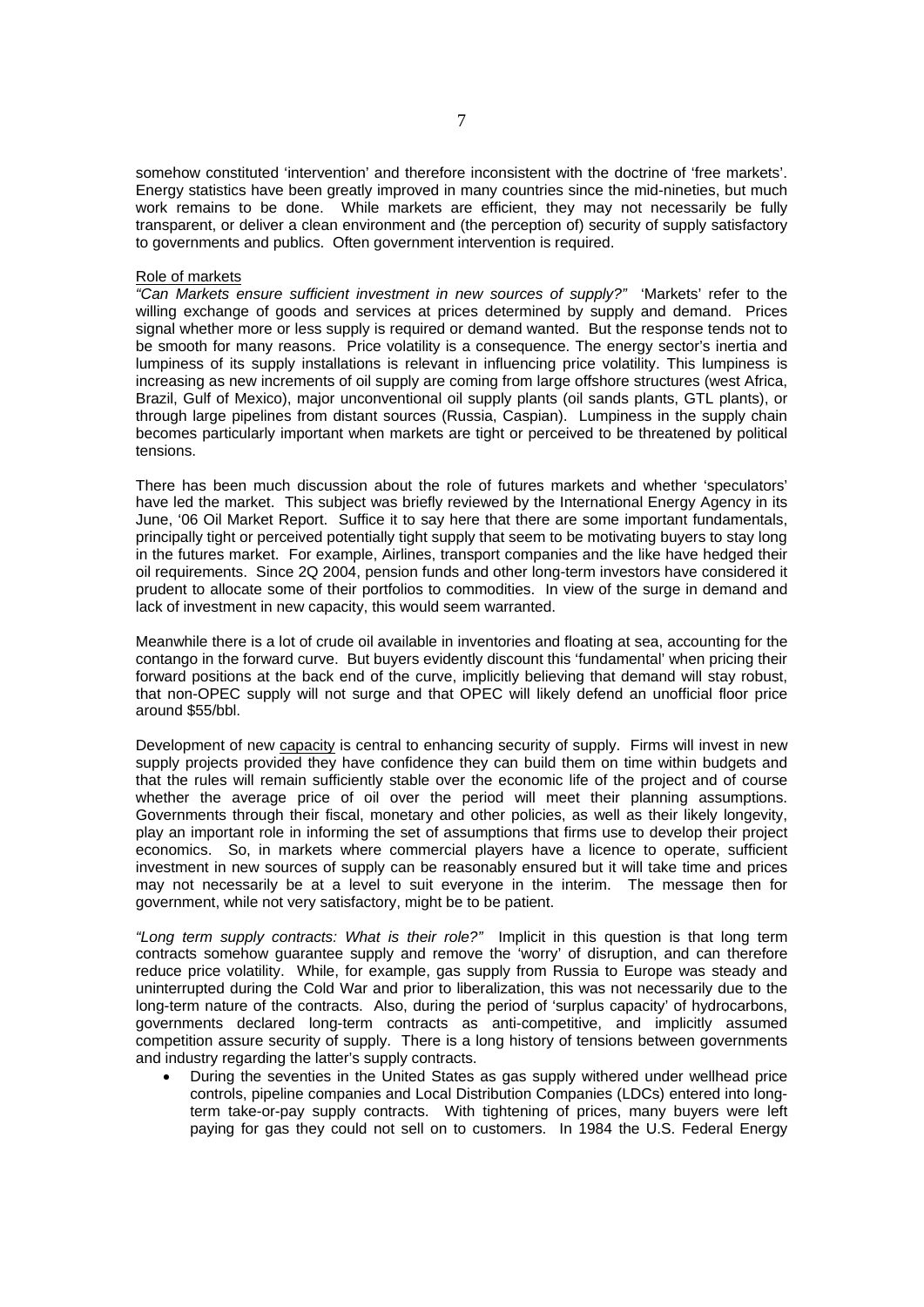Regulatory Commission issued its Order 380 to release the LDCs from their obligations to pay pipeline companies for minimum volumes ('Minimum Bills' or 'Take-or-Pay'). While a spot market for gas emerged, it took a decade of hearings, court cases and subsequent FERC Orders to sort out the conflicts. For the last fifteen years, Public Utility Commissions overseeing local distribution companies have tended to rule long term contracts as being "imprudent" and have not allowed all of their costs to be passed through to consumers.

- When Canada liberalized its gas markets, the governments of Alberta and Canada essentially forced payout by producers of the carrying costs from the Take or Pay obligations incurred by the major gas buyer.
- As long as deliverability exceeded demand (the so-called 'gas bubble') the spot market generated prices that made consumers and governments happy. But in the late nineties the market reversed: rather than producers competing for buyers, major consumers competed for gas producers. Prices more than tripled. The prospects improved for importing LNG, a business historically underpinned by long-term contracts. This is now changing as the size and structure of the LNG industry changes. Increasingly both sellers and buyers of LNG want more flexibility in the contract. Given that LNG contracts tend to me more onerous, buyers need flexibility in the remainder of their portfolio. On the other hand, in order to finance new pipelines to move gas out of unconnected basins producers are prepared to enter into long-term (>10 years) contracts for capacity in order to avoid shutting in gas. LDCs continue to sign at most 3 to 5 year supply contracts.
- In Europe, the Commission (DG Comp) ruled long-term gas supply contracts as anticompetitive. This changed the context of this trade relationship especially when the Commission applied the ruling retroactively and without consultation with the LNG producers (principally Algeria). This constituted a major irritant to producers prompting them to establish a 'Gas Exporting Countries Forum', which in turn is sometimes pointed to as a potential threat to security of supply. But there are reasons why this concern might not be justified.<sup>4</sup> Ì.
- Long term, 'evergreen' contracts for crude oil supply exist, but not all crude is sold on such terms. The price is basis-determined; that is, with respect to a reference crude or crudes. In the case of gas, prices are based off a reference hub, real or notional.
- Some producing countries apply destination restrictions in supply contracts even though these can be considered as anti-competitive. Force majeure clauses are standard.
- It should be recalled that in the price run-up of 1978 and 1979 many consuming countries entered into State-to-State oil deals or counter-trade arrangements. The Japanese trading houses led in this activity joined by state-directed firms from Europe and Canada. In the frenzy, the illusion of 'long term supply security' trumped short-term prices. The results were obvious—prices were bid up. Maximum security of supply at the lowest price proved to be an oxymoron. State to state oil deals, rather than guaranteeing supply for consuming states during tight market conditions provided security of demand for producing countries during slack market periods, at least until the buyers could get out of them. In this sense, producer countries would tend to favour state-to-state oil sales with take-or-pay provisions. Asian state oil companies are increasingly engaging in state-tostate arrangements in order to gain entry to the upstream in producing countries but these new arrangements do not much resemble the deals of the seventies and eighties yet<sup>5</sup>.
- There is nothing stopping parties from entering into some form of long-term off-take arrangement for crude oil. Such arrangements could allow for parking volumes, minimum

<sup>4</sup> See, Hadi Hallouche, 2006, **"The Gas Exporting Countries Forum: Is it** *really* **a Gas OPEC in the**  Making?" at http://www.oxfordenergy.org/pdfs/NG13.pdf

 $<sup>5</sup>$  John Mitchell of Chatham House has pointed to the two 'regional oil markets', the East Asia-Pacific and</sup> the Atlantic-Mediterranean, in which the dominant players are governments and private parties respectively. See J. Mitchell, 2005, **"Producer – Consumer Dialogue: What can energy ministers say to one another?"** available at www.chathamhouse.org.uk/eedp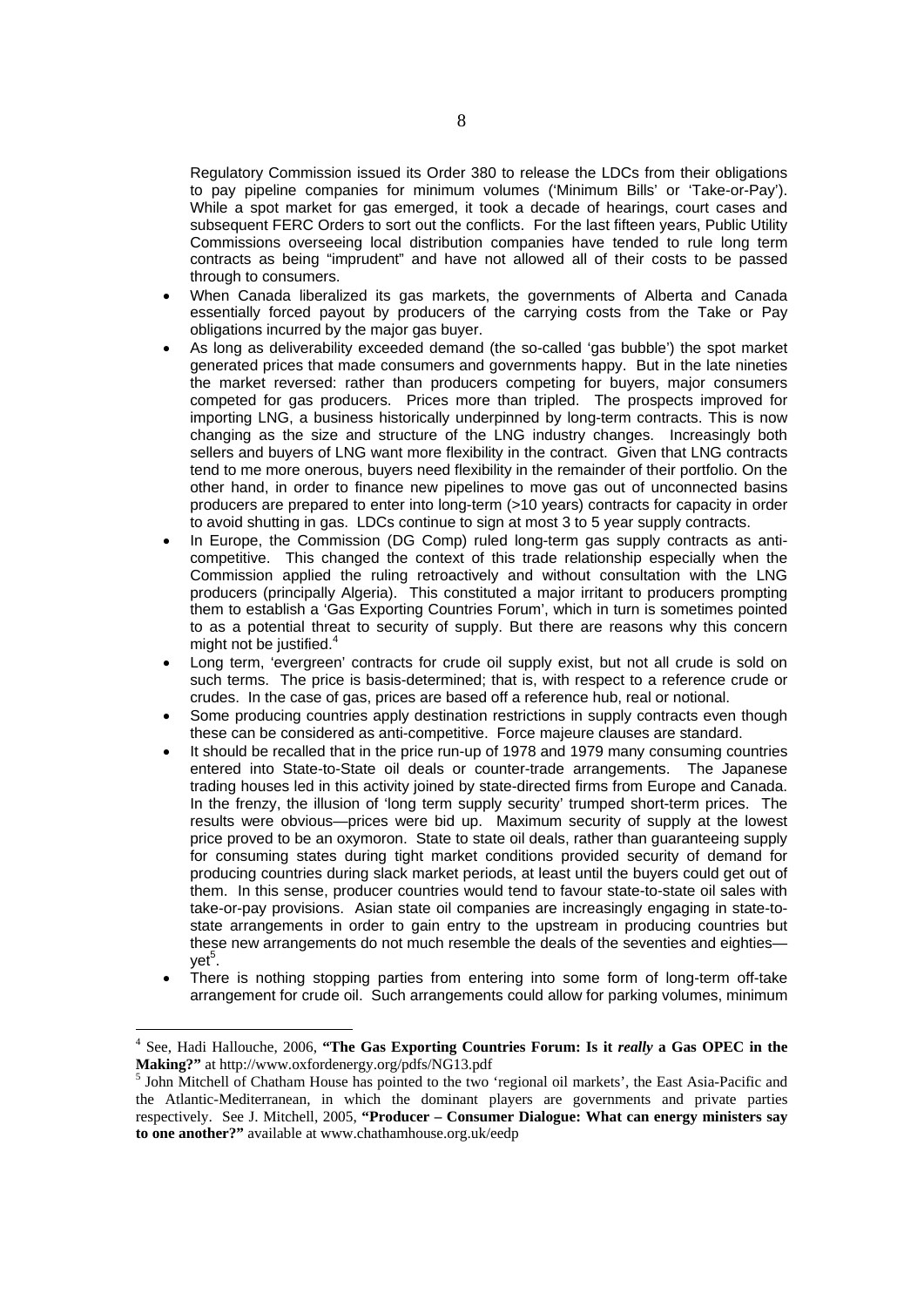takes, under- and over-nominations, etc. Parties might view these services and benefits as providing some flexibility and security, but they would of course have a price. In general, they tend to decrease flexibility in the broader market as they could be a barrier to entry by third parties.

#### The role of governments

*"How can governments foster well-functioning markets?"* Markets for oil and gas are functioning but the issue is that certain publics and politicians do not like the consequences when prices increase. Liberalized markets do not mean low prices always. What prompted Alan Greenspan in April of 2003 to bring to legislators' attention the surge in gas prices was the relative inelasticity of gas supply in North America. As noted above, new supply is increasingly slow and difficult to bring to market. Even new, conventional oil from OPEC takes time. Gas, increasingly based on LNG, and in North America, unconventional gas (coal bed methane, shale gas and tight gas), takes far longer from first cost to first gas at the burner-tip.

Governments have a role in regulation (competition, health, safety, environment, trade and commerce, legal systems to protect contracts) and obviously have a fiscal function. They should review their systems for approving energy and resource infrastructure. Such reviews can be politically fraught as environmental groups tend to interpret them as simply code for 'Fast Tracking' and dilution of environmental standards, rigour, public participation and due process.

#### *"How can governments encourage appropriate conservation of energy?"*

Governments certainly face communication challenges in assuring consumers that higher prices are a necessary result of liberalized markets (and can be good for the environment). Higher prices are a signal to consumers to change behaviour. They are changing and will continue to change their consumption patterns but it will take time.

Some segments of society such as old age pensioners and the poor have little scope to change consumption. Governments can use the fiscal system to address such fuel poverty (but this can be a slippery slope, attracting other supplicants for subsidies and once started, difficult to terminate when prices ameliorate). The IEA has provided a list of initiatives that industrialized governments can take (WEO 2004, p. 395). Increased efficiency standards, some biofuels, Compressed Natural Gas Vehicles, bonus/malice taxing of vehicles depending on efficiency, road pricing and inter-modal shifts have been demonstrated as reliable means of reducing oil demand over time. For industrializing countries the most important, but manifestly most difficult, step is to pass on as much of the fuel costs as possible.

Governments have a role in Education. The industry desperately needs skilled and semi-skilled labour to build the necessary supply infrastructure. This is one of the most pressing issues currently confronting the supply industry (including the Engineering, Procurement and Construction sector). Here again the industry confronts a legacy—a legacy of past surpluses and attitudes born by them<sup>6</sup>. New oil and gas supply and infrastructure projects in Alberta will require a tripling in manpower over the next 5 years. Costs are escalating. Correction of the manpower deficit cannot be done overnight. It will be especially challenging if governments and industry alike signal to students that the oil and gas industry is a cyclical, boom/bust dinosaur industry. Accounting for 60% of the world's primary energy supply, such a prognosis for hydrocarbons is premature.

#### *"Do governments have a role in encouraging new technologies?"*

This is an old chestnut and tends to degenerate into debates about subsidies and the perils of picking winners. For example, it is often argued that because nuclear was subsidized, it would be 'fair' for governments to subsidize wind power and other forms of power generation that are

<sup>&</sup>lt;sup>6</sup> In the UK, enrolment in chemical engineering has declined for the last 7 years; enrolment in all engineering and physical sciences has been flat since early 90s. Recent measurement of US: high school graduates' performance in science tests has recorded poorer scores than in 1996.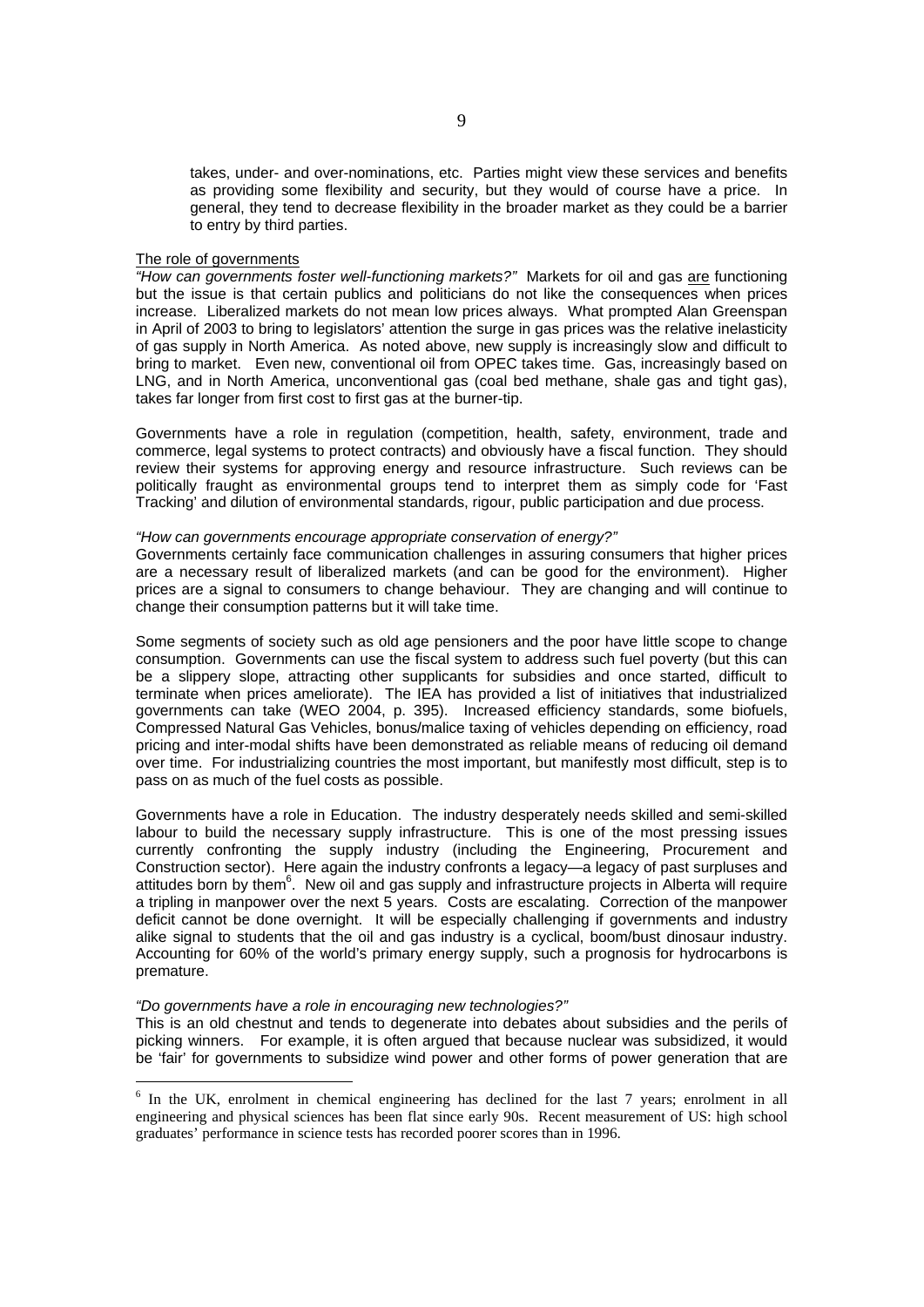currently uneconomic. Virtually every technology has some vestige of government subsidy, direct or indirect, current or historic. For example, gas-fired turbines came out of the aviation sector and the years of military subsidies to develop long-distance airborne submarine surveillance capability. Governments can help create the market for new, promising technologies and fuels but there are examples where these evolve into gaming for subsidies and have little to do with encouraging diversity of energy supply. Ethanol from corn (maize) and biodiesel in Europe based on food crops are relevant examples.

There are many good and bad examples of governments' encouraging new technologies. But governments, because of inertia and politically determined 'flavours of the month', often pick the wrong winner. In the eighties the IEA's intergovernmental Fossil Fuel Technology committee expected Pressurized Fluidised Bed Combustion (PFBC) would be the power generation technology of the future; Combined Cycle Gas Turbines (CCGTs) were hardly mentioned. Within five years, CCGTs were the technology of choice for power generation where natural gas supply was available. Few PFBC units have been constructed.

The story of the Alberta oil sands is a good example of successful research and development partnerships between industry and government. Governments have conducted oil sands research since the early  $20<sup>th</sup>$  Century and in the eighties matched funding in pilot plants to demonstrate new technologies to extract and upgrade the bitumen. The governments of Alberta and Canada have more than recouped their contributions to this effort. It is fair to say that over the many years these programmes ran, government's share of contributions to the R&D&D did not enjoy constant political support!

A case can be made for industry/government partnerships in demonstrating low or no carbon technologies for generating electricity and carbon capture and sequestration. Governments can facilitate the rapid penetration of efficient end-use technologies, for example through the application of performance standards. The International Energy Agency's Technology Implementation Agreements are examples of international collaboration to bring industry and governments together to share knowledge and experience with new energy technologies.

#### **Concrete steps for the G20**

When searching for solutions, it is important to recall what the problem is—absence of spare capacity. While geopolitics dominate most analyses of energy, it is fundamentally an engineered technical system. Like all technical systems, in order to be reliable, it needs spare capacity and redundancy. Governments need to examine critically any government barriers impeding expansion of spare capacity, surge capacity and strategic stocks—for they constitute the essence of redundancy. Therefore the core recommendation to governments is that strategic stocks should be increased.

The following are related or additional areas that governments might address:

- 1. The number of countries carrying strategic stocks should be increased—Brazil, China and India—and they should be at the table with the IEA countries and with OPEC in coordinating the filling and use of those stocks.
- 2. All governments need to examine the processes and regulations regarding public review and approval of major infrastructure projects. New approaches are needed to ensure that local impacts are minimized and innovative mechanisms designed to compensate local communities for hosting infrastructure.
- 3. Ensure that markets are functioning; implement the structural reforms nationally and regionally that governments have already agreed to.
- 4. Improve the availability and quality of energy statistics; the Joint Oil Data Initiative under the International Energy Forum (IEF) is an important step, but collecting and releasing data is not enough; attention must be paid to its quality, timeliness, analysis and interpretation.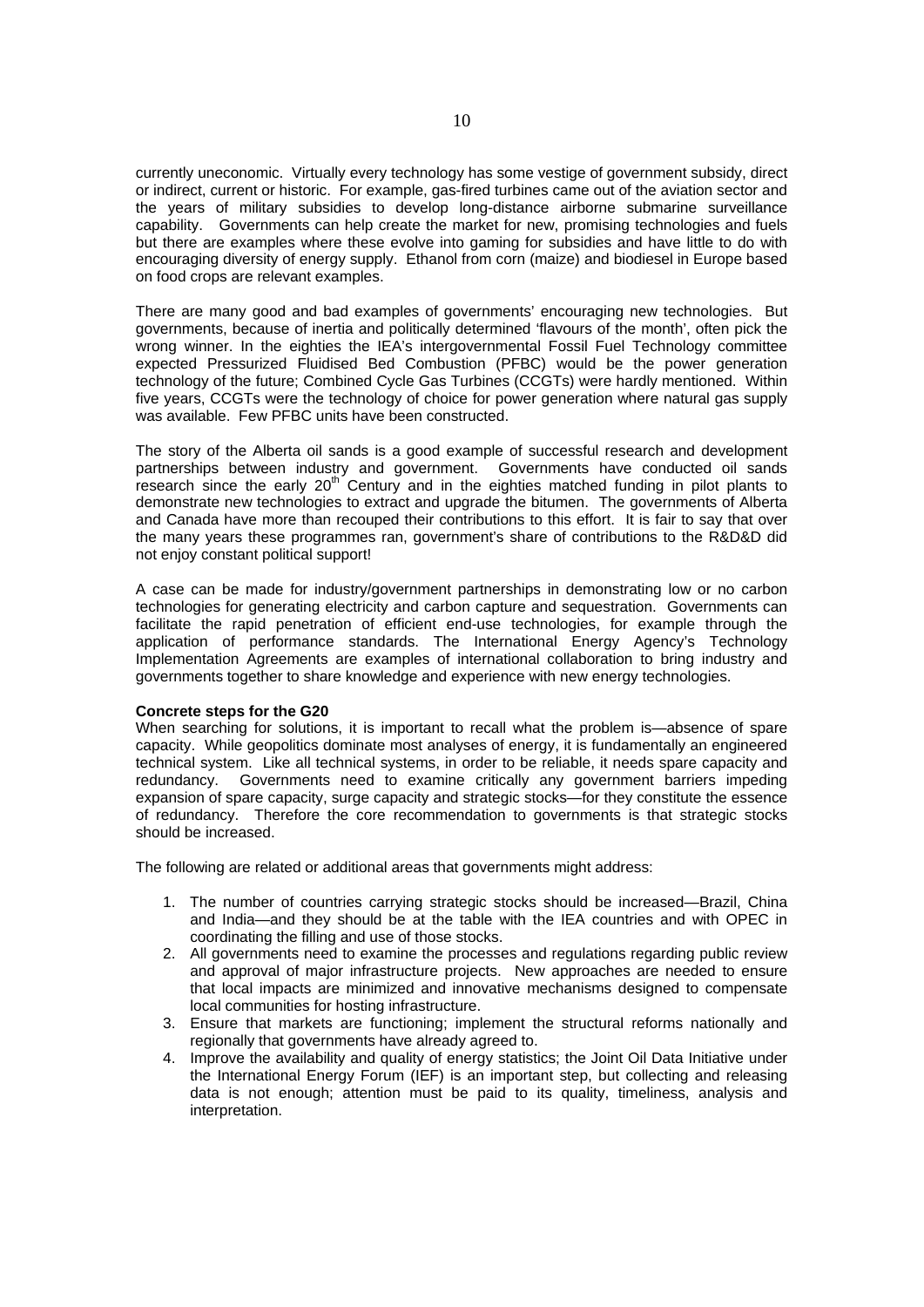- 5. Governments need to give serious attention to developing and agreeing on rules governing transit of oil and gas pipelines. This is not just a Europe/Russia issue in the context of the Energy Charter Treaty—it applies to the Indian sub-continent, the Middle East, Latin America and East and Southeast Asia.
- 6. International development assistance programmes should emphasize transfer of good energy practices that improve the efficiency and quality of energy access and use in developing countries.
- 7. Cities are where energy is consumed; it is estimated that by 2050, 80% of the world's energy will be consumed in cities: do national policies adequately and specifically address urban energy challenges, particularly in transport?
- 8. Governments have a role in technology development and research and development, stopping short of reverting to seventies policies of picking winners.
- 9. Tax the 'bad' and reward the 'good'—not easy, particularly in geographically large confederations with diverse energy resource endowments among sub-states.

## **Producer – Consumer Dialogue**

'Producer – Consumer Dialogue', encouraged by Summit leaders at Rambouillet in 1976, now formalized under the IEF Secretariat in Riyadh, confronts a long list<sup>7</sup> of problems, irritants and issues<sup>8</sup>. OPEC and its leaders repeatedly call for "stability and predictability" and cooperation from consumers and other producers to stabilize the market and to share the burden of spare capacity. Is this merely code for international agreement on prices and mechanisms to manage supply?

The parties at the 'dialogue' table exchange information and views. Some are seeking something more concrete. OPEC, as noted above, would appear to be such a party.

OPEC's recent Long-Term Strategy document focuses on (the need for) "stability of the world oil market with fair prices, the mutually dependent security of supply and security of demand issues, and the long-term petroleum revenues of Member Countries"<sup>9</sup>. The document identifies the key uncertainties affecting the demand for OPEC oil (economic growth, non-OPEC supply, consuming countries' energy and environmental policies, and technology development). The secretariat derived three scenarios to underscore the uncertainty of future world oil demand (ranging some 12 mb/d for 2020 across the three scenarios). They embrace a spread of 10 mb/d in the call on OPEC oil depending on world demand and non-OPEC performance. This is OPEC's concern: with this degree of uncertainty and lack of predictability, how can they plan their investments? How can they have "security of demand"? How can they "avoid unnecessary investment"? The investment required would range between \$230 and \$470 billion dollars according to these scenarios $10$ .

Although unpredictability and uncertainty are permanent features of oil markets<sup>11</sup>, it is a major preoccupation of OPEC. The secretariat seeks some form of international cooperation to "support fair and stable prices (and) sustainability of supply and security of demand". Thus, "various industry participants—OPEC, non-OPEC, producers and consumers, as well as the IOCs and other intermediaries—(need to) make every effort to collaborate and together reduce

<sup>7</sup> See **Energy Security of Supply and Producer—Consumer Dialogue: Avoiding a Maginot Mentality**, R. Skinner, http://www.oxfordenergy.org/presentations/SecurityOfSupply.pdf

<sup>8</sup> The Communiqué of OPEC in September, 2005 insisted that *"Dialogue must address all the issues of interest to all parties".* 

See OPEC website and **"OPEC's Long-Term Strategy",** by Adnan Shihab-Eldin, in *Geopolitics of Energy*, Vol 28, Numbers 4&5, Aril-May, 2006.<br><sup>10</sup> Five outlooks prepared by the IEA, EIA and OPEC over the last two years ranged by 6 mb/d demand for

<sup>2020</sup> and by 16 mb/d for non-OPEC supply.

<sup>11</sup> For a review of this uncertainty and un-predictability, see **"World Energy Trends: Recent Developments and their Implications for Arab Countries",** R. Skinner, 2006, *ibid*.